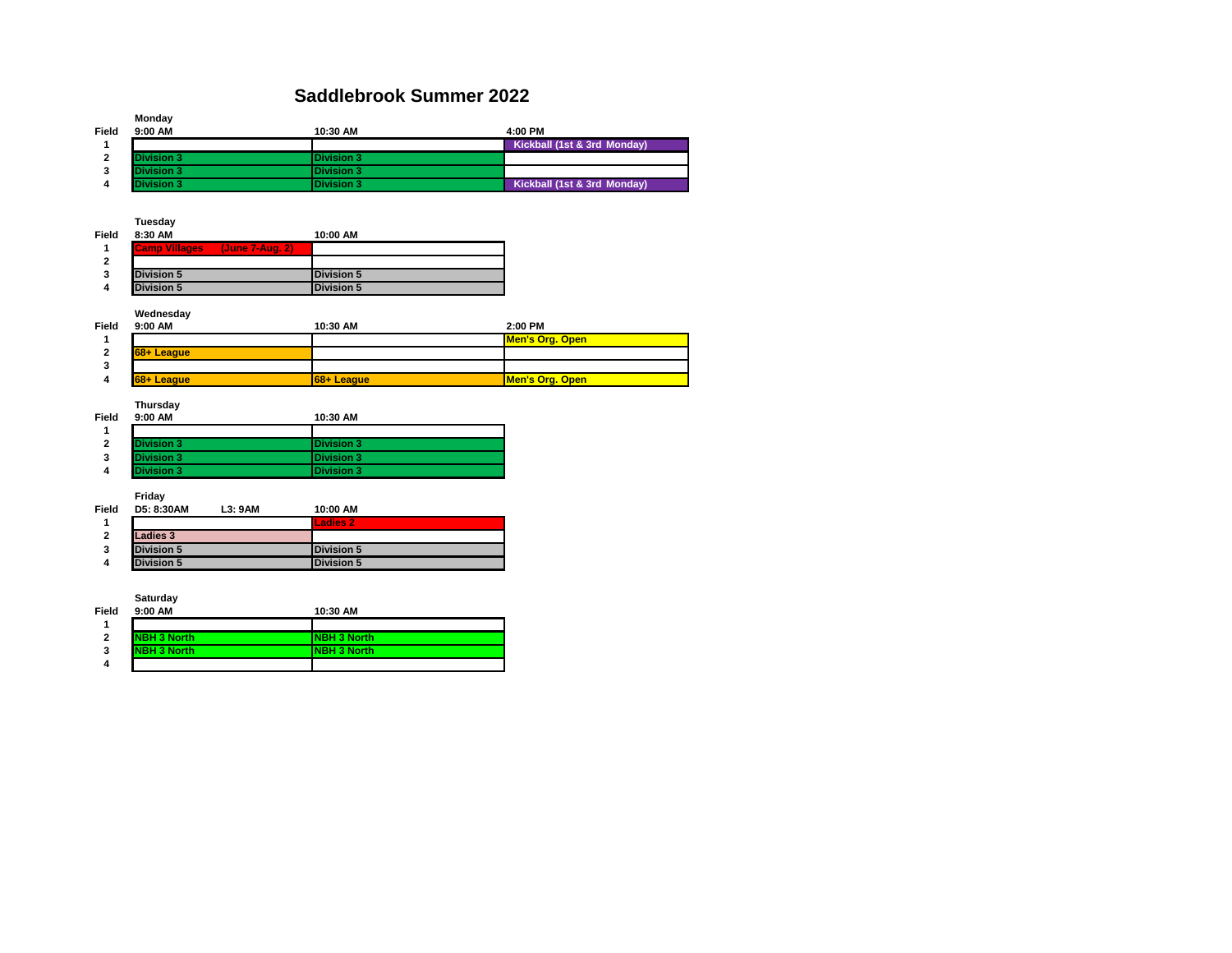#### **Buffalo Glen Summer 2022**



**Saturday**

| Field | 8:30 AM          | 9:45 AM           |
|-------|------------------|-------------------|
|       | <b>NBH4</b>      | <b>INBH4</b>      |
| 2     | NBH <sub>5</sub> | INBH <sub>5</sub> |
| 3     | <b>NBH4</b>      | <b>INBH4</b>      |
| 4     | NBH <sub>5</sub> | <b>INBH 5</b>     |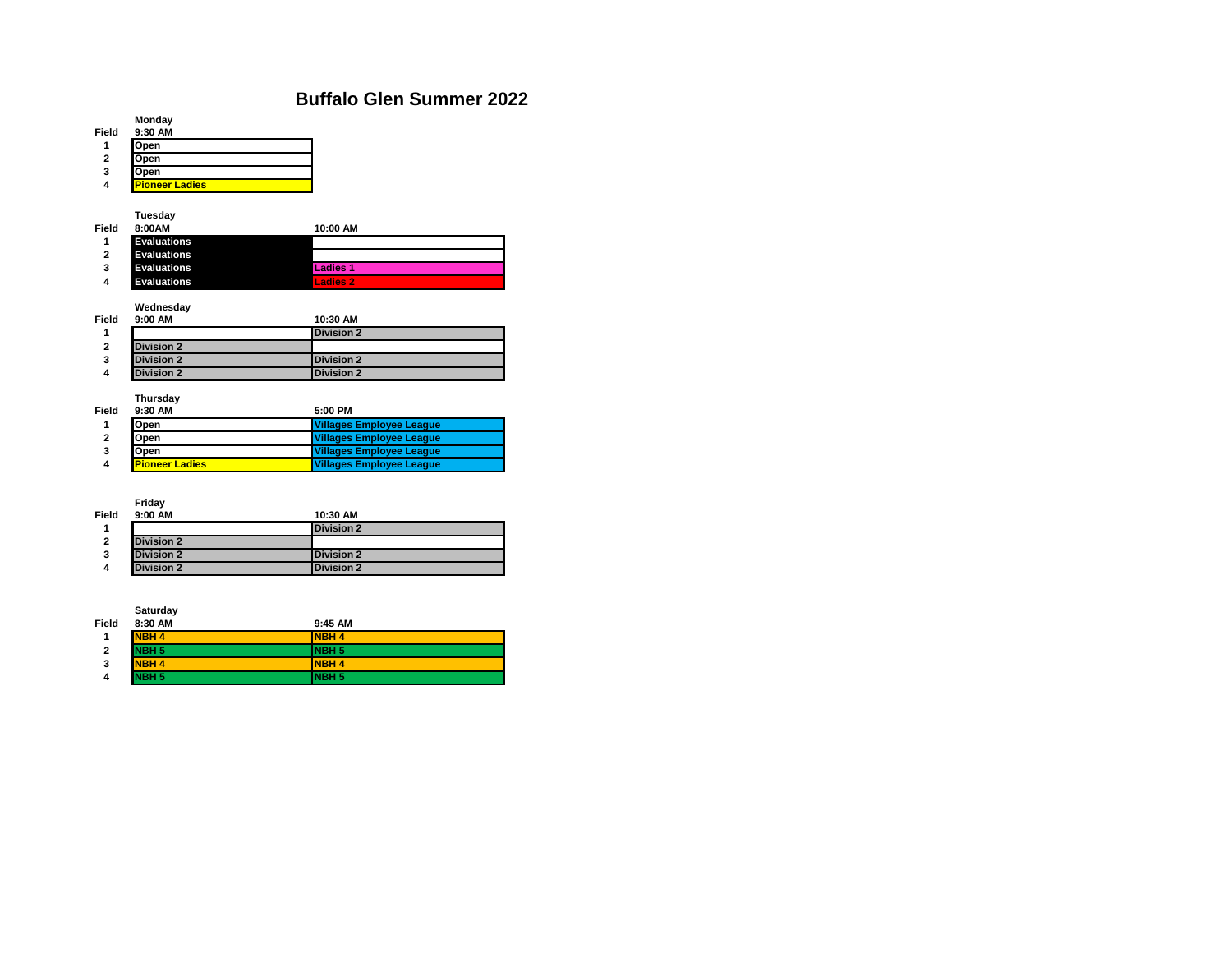### **Knudson Summer 2022**

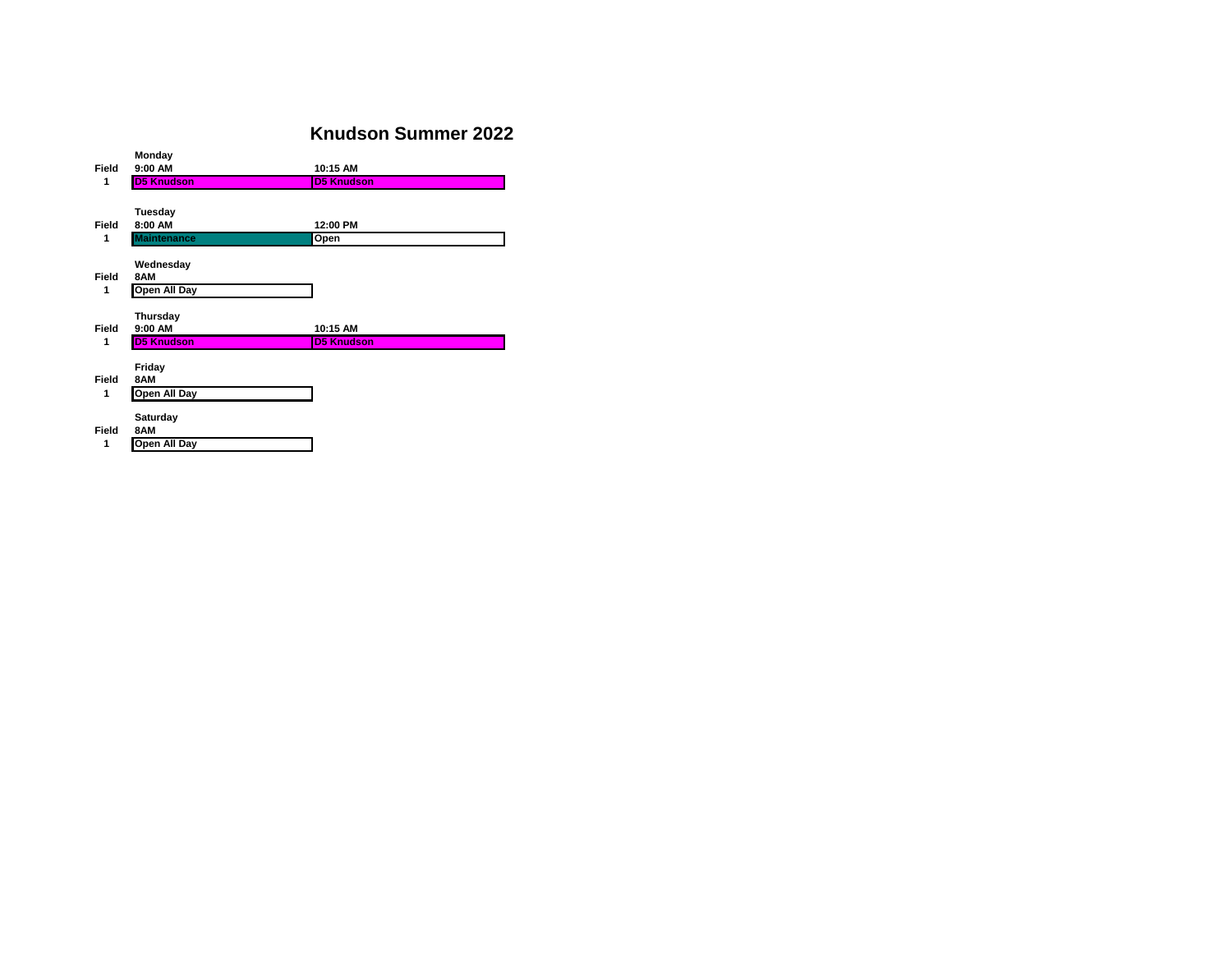## **Soaring Eagle Summer 2022**

|                     | Monday                       |                             |
|---------------------|------------------------------|-----------------------------|
| Field               | 8:00 AM                      | 4:00 PM                     |
| 1                   | Open                         | Kickball (2nd & 4th Monday) |
| $\overline{2}$      | Open                         |                             |
|                     |                              |                             |
|                     | Tuesday                      |                             |
| Field               | 9:00 AM                      | 10:30 AM                    |
| 1                   | Open All Day                 |                             |
| $\overline{2}$      | <b>Drone Club</b>            | <b>Drone Club</b>           |
|                     |                              |                             |
|                     | Wednesdav                    |                             |
| Field               | 8:00 AM                      |                             |
| 1                   | Open All Day                 |                             |
| $\overline{2}$      | Open All Day                 |                             |
|                     |                              |                             |
|                     |                              |                             |
|                     | Thursday                     |                             |
| Field               | 8:00 AM                      | 10:00AM                     |
| 1                   | Ladies Org. Open             | <b>Ladies Clinic</b>        |
| $\overline{2}$      | Ladies Org. Open             | <b>Ladies Clinic</b>        |
|                     |                              |                             |
|                     | Friday                       |                             |
| Field               | 8:00 AM                      |                             |
| 1                   | Open All Day                 |                             |
| $\mathbf{2}$        | Open All Day                 |                             |
|                     |                              |                             |
|                     | Saturday                     |                             |
| Field               | 8:00 AM                      |                             |
| 1<br>$\overline{2}$ | Open All Day<br>Open All Day |                             |